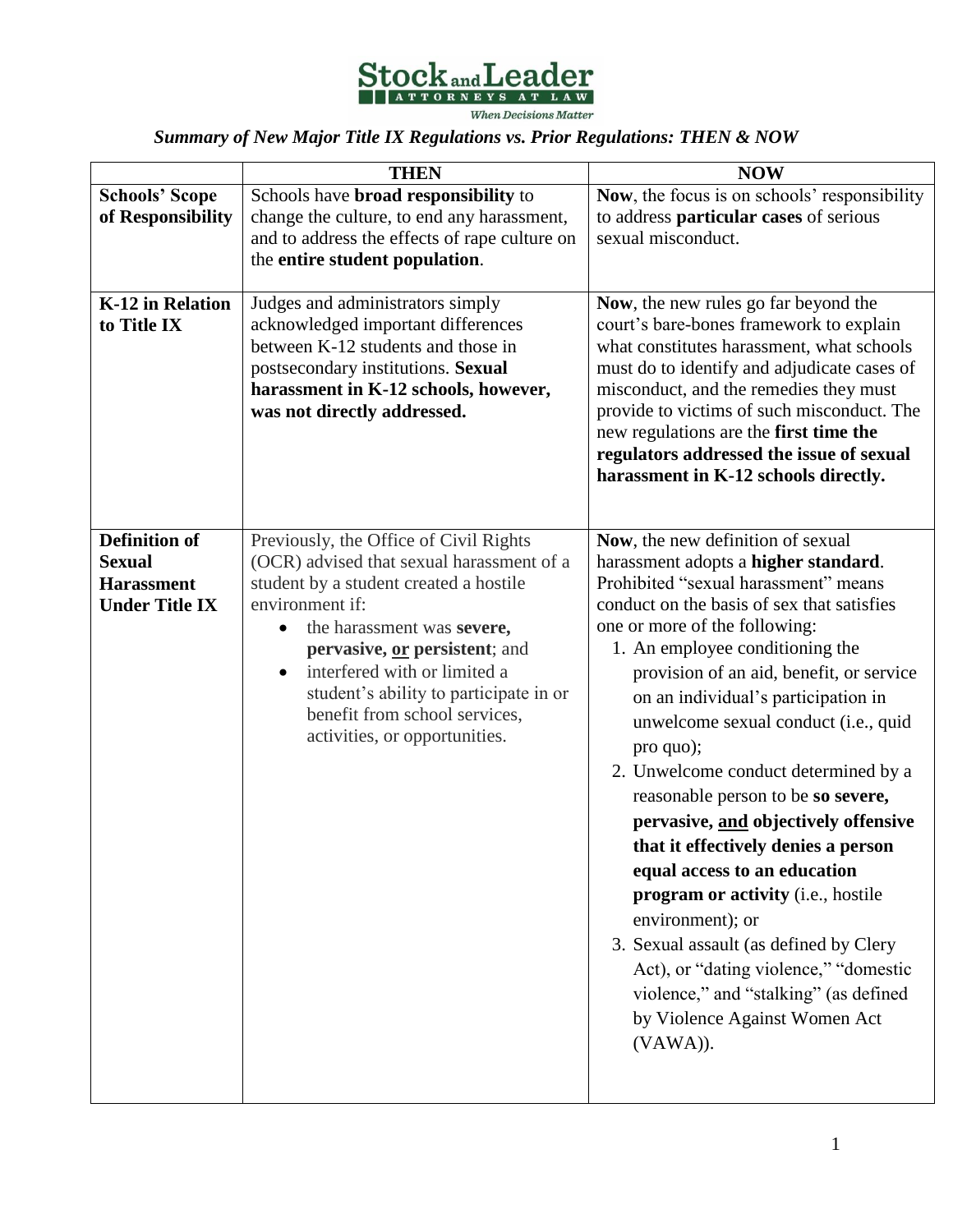Stockand Leader

**When Decisions Matter** 

|                                                 | <b>THEN</b>                                                                                                                                                                                                                                                                                                                                                                                                                                                                                                        | <b>NOW</b>                                                                                                                                                                                                                                                                                                                                                                                                                                                       |
|-------------------------------------------------|--------------------------------------------------------------------------------------------------------------------------------------------------------------------------------------------------------------------------------------------------------------------------------------------------------------------------------------------------------------------------------------------------------------------------------------------------------------------------------------------------------------------|------------------------------------------------------------------------------------------------------------------------------------------------------------------------------------------------------------------------------------------------------------------------------------------------------------------------------------------------------------------------------------------------------------------------------------------------------------------|
| "Program or<br>Activity"                        | OCR's 2014 guidance required schools to<br>"process all complaints of sexual violence,<br>regardless of where the conduct<br>occurred, to determine whether the<br>conduct  had continuing effects on<br>campus."                                                                                                                                                                                                                                                                                                  | Now, schools must respond when<br>harassment occurs "in the school's<br>education program or activity." For K-12<br>purposes, the definition of "program or<br>activity" has been expanded to include<br>"locations, events, or circumstances over<br>which the school exercised substantial<br>control over both the respondent and the<br>context in which the sexual harassment<br>occurs" (e.g. campus, field trips, athletic<br>events, conferences, etc.). |
| Designating a<br><b>Title IX</b><br>Coordinator | Title IX regulations required recipients to<br>designate an employee to coordinate the<br>recipient's efforts to implement the law.                                                                                                                                                                                                                                                                                                                                                                                | Now, the final rule requires that recipients<br>not only designate but also "authorize"<br>this individual to coordinate the recipient's<br>compliance efforts.                                                                                                                                                                                                                                                                                                  |
| <b>Who Can</b><br><b>Report?</b>                | Previously, sexual harassment was to be<br>reported by a "responsible employee."<br>According to OCR's 2001 Guidance, a<br>responsible employee included any<br>employee: who had the authority to take<br>action to redress sexual violence; who had<br>been given the duty of reporting incidents<br>of sexual violence or any other misconduct<br>by students to the Title IX coordinator or<br>other appropriate school designee; or whom<br>a student could reasonably believe had this<br>authority or duty. | Now, the new regulations protect K-12<br>students by requiring elementary and<br>secondary schools to respond promptly<br>when <i>any</i> district employee has notice of<br>sexual harassment (teachers, guidance<br>counselors, bus drivers, etc.). This replaces<br>the former requirement where a<br>"responsible employee" had an obligation<br>to report.                                                                                                  |
| <b>Actual</b><br><b>Knowledge</b>               | Previously, schools were held responsible<br>for addressing a complaint and were<br>required to intervene if they "reasonably"<br>should have known about a violation.                                                                                                                                                                                                                                                                                                                                             | Now, schools will be held responsible for<br>addressing a complaint if they have "actual<br>knowledge" that an offense occurred, a<br>higher bar than under the old guidance.<br>Under the new regulations, "actual<br>knowledge" means a mandated reported<br>has notice of "sexual harassment or<br>allegations of sexual harassment." In the K-<br>12 context, all employees are now                                                                          |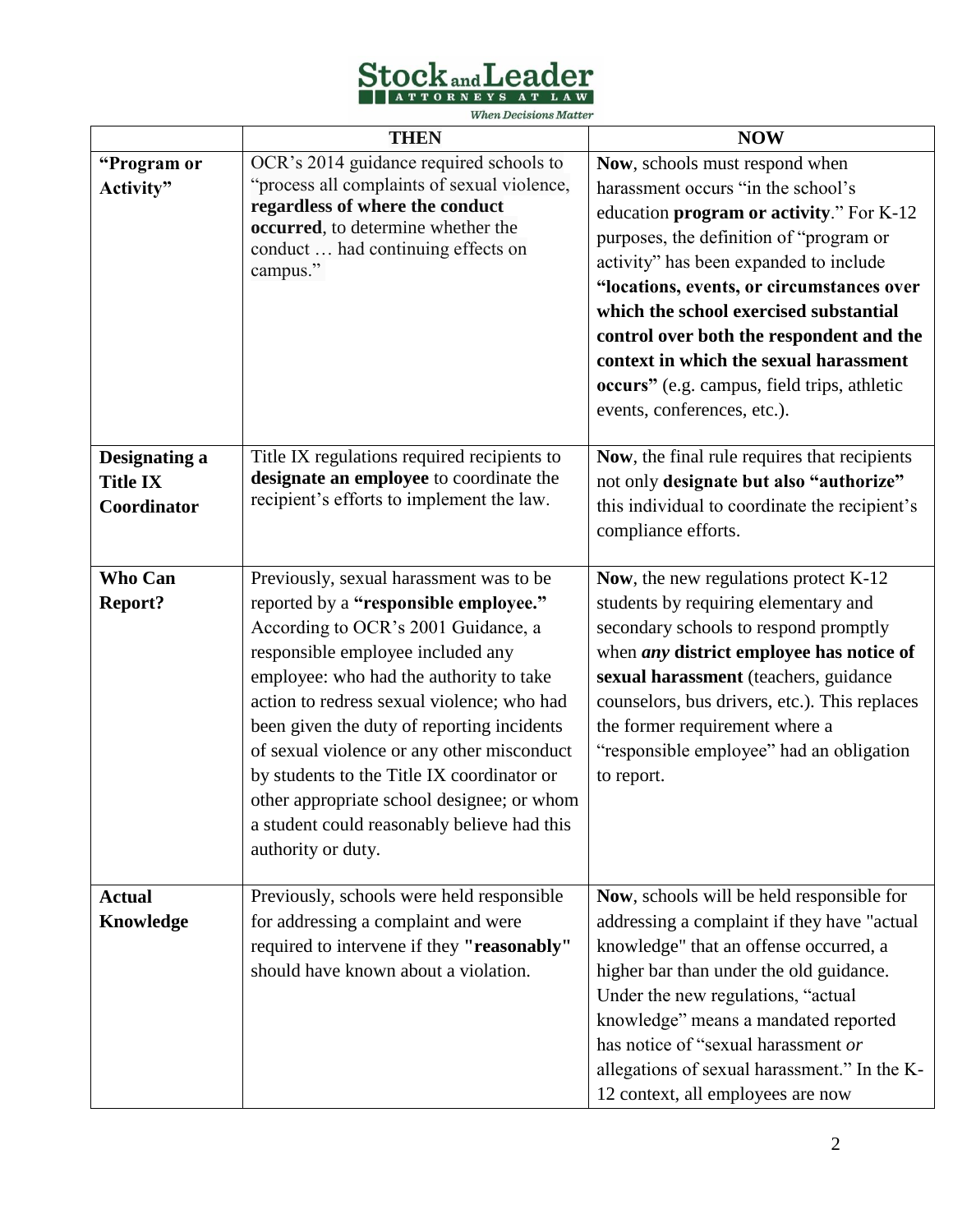

**When Decisions Matter** 

| <b>Standard of</b><br><b>Evidence</b> | <b>THEN</b><br>Previously, schools had to use a<br>preponderance of the evidence standard<br>(i.e., it is more likely than not that sexual<br>harassment or violence occurred).                                                                                                                                | mandatory reporters. A school cannot be<br>liable for failing to respond to known<br>allegations of harassment unless it acts with<br>"deliberate indifference," defined as actions<br>that are "clearly unreasonable in light of the<br>known circumstances."<br><b>NOW</b><br>Now, schools are required to select one of<br>two standards of evidence, the<br>preponderance of the evidence standard or<br>the clear and convincing evidence<br>standard—and to apply the selected<br>standard evenly to proceedings for all<br>students and employees, including faculty.<br>This is a new and higher standard than<br>what schools used previously. |
|---------------------------------------|----------------------------------------------------------------------------------------------------------------------------------------------------------------------------------------------------------------------------------------------------------------------------------------------------------------|---------------------------------------------------------------------------------------------------------------------------------------------------------------------------------------------------------------------------------------------------------------------------------------------------------------------------------------------------------------------------------------------------------------------------------------------------------------------------------------------------------------------------------------------------------------------------------------------------------------------------------------------------------|
| Investigative<br><b>Requirements</b>  | Previous Obama-era guidance imposed no<br>requirements on schools to share<br>exculpatory evidence with the accused<br>student, nor to document any exculpatory<br>evidence that a Title IX investigator might<br>have uncovered.                                                                              | Now, the new regulations codify additional<br>investigative requirements. For example,<br>after a student reports an assault or a<br>harassment covered by Title IX, the school<br>must tell the students involved and their<br>parents in writing about the allegations and<br>the entirety of the evidence that is<br>gathered.                                                                                                                                                                                                                                                                                                                       |
| <b>Hearings</b>                       | Schools were strongly discouraged from<br>permitting an accused student from directly<br>cross-examining his accuser. Since most<br>schools <i>also</i> prohibited the lawyer for an<br>accused student from questioning the<br>witness, this effectively meant that OCR<br>discouraged all cross-examination. | Now, there is a requirement that colleges<br>and universities hold live hearings with<br>cross-examination in sexual harassment<br>disciplinary proceedings. The final rule<br>recognizes the importance of cross-<br>examination in determining the truth and<br>requires schools that use hearings to permit<br>some form of questioning of the accuser,<br>but does not require allowing a lawyer or<br>an advocate for the accused to conduct that<br>questioning. The requirement of live<br>hearings does not apply to elementary<br>and secondary schools.                                                                                       |